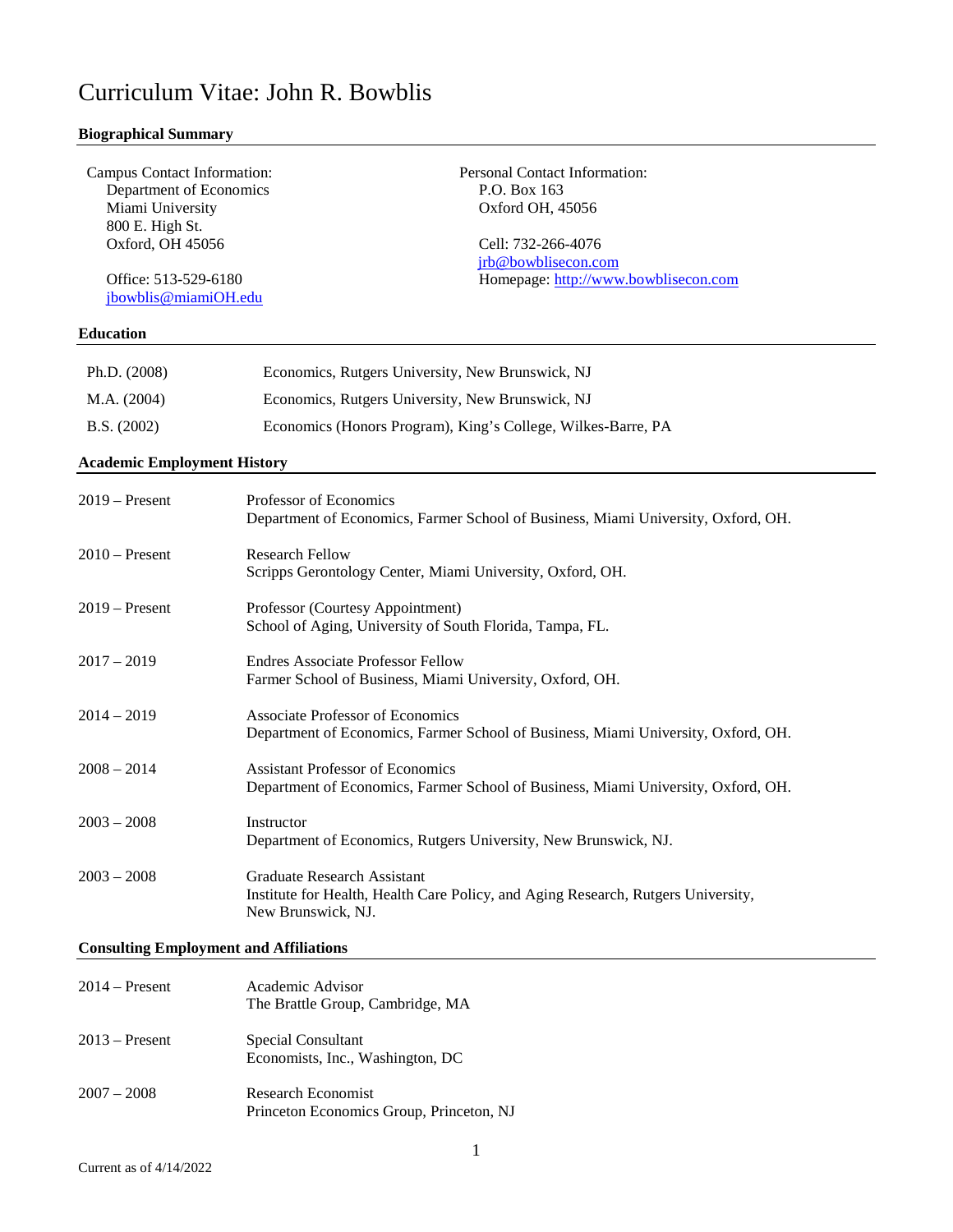- 73. **Bowblis JR**. The Need for an Economically Feasible Nursing Home Staffing Benchmark: Evaluating an Acuity-Based Nursing Staff Benchmark. *Innovation in Aging*, in press.
- 72. Nasseh, K., **Bowblis JR**. The Effect on Dental Care Utilization from Transitioning Pediatric Medicaid Beneficiaries to Managed Care. *Health Economics*, in press.
- 71. Bucy T, Moeller K, Skarphol T, Shippee N, **Bowblis JR**, Winkelmann T, Shippee TP. Serious Mental Illness in Nursing Homes: Stakeholder Perspectives on the Federal Preadmission Screening Program. *Journal of Aging & Social Policy*, in press.
- 70. Shippee T, Fabius CD, Fashaw-Walters S, **Bowblis JR**, Nkimbeng M, Bucy TI, Duan Y, Ng W, Okosionu O, Travers JL. Evidence for Action: Addressing Systemic Racism across Long-Term Services and Supports*. Journal of the American Medical Directors Association*, in press.
- 69. Jester DJ, Molinari V, **Bowblis JR**, Dobbs D, Zgibor JC, Andel R. Abuse and Neglect in Nursing Homes: The Role of Serious Mental Illness. *The Gerontologist*, in press.
- 68. Xu H, **Bowblis JR**, Caprio TV, Li Y, Intrator O. Decomposing Differences in Risk-Adjusted Rates of Emergency Department Visits between Micropolitan and Urban Nursing Homes. *Journal of the American Medical Directors Association*, in press.
- 67. Xu H, Intrator O, Culakova E, **Bowblis JR**. Changing Landscape of Nursing Homes Serving Residents with Dementia and Mental Illness. *Health Services Research*, in press.
- 66. Ng W, **Bowblis JR**, Duan Y, Akosionu O, Shippee TP. Quality of Life Scores for Nursing Home Residents are Stable Over Time: Evidence from Minnesota. *Journal of Aging & Social Policy*, in press.
- 65. Kennedy KA, Abbott KM, **Bowblis JR**. The One-Two Punch of High Wages and Empowerment on CNA Retention. *Journal of Applied Gerontology*, in press.
- 64. Peterson L, **Bowblis JR**, Jester DJ, Hyer K. The Relationship between Staffing Levels and Consumer Complaints in Nursing Homes. *Journal of Aging & Social Policy*, in press.
- 63. June J, Dobbs F, Molinari V, Meng H, **Bowblis JR**, Hyer K. 2022. Factors Associated with Assisted Living Facility Closure. *The Gerontologist* 62(2): 181-189.
- 62. Potter A, **Bowblis JR**. 2021. Nursing Home Care Under Medicaid Managed Long-Term Services and Supports. *Health Services Research* 56(6): 1179-89.
- 61. **Bowblis JR**, Applebaum R. 2021. Prevalence of COVID-19 in Ohio Nursing Homes: What's Quality Got to Do With It? *Journal of Aging & Social Policy* 33(4-5): 414-30.
- 60. **Bowblis JR**, Ng W, Akosionu O, Shippee TP. 2021. Decomposing Racial and Ethnic Disparities in Nursing Home Quality of Life. *Journal of Applied Gerontology* 40(9): 1051-61.
- 59. Peterson L, **Bowblis JR**, Jester DJ, Hyer K. 2021. U.S. State Variation in Frequency and Prevalence of Nursing Home Complaints. *Journal of Applied Gerontology* 40(6): 582-9.
- 58. Kennedy KA, Applebaum R, **Bowblis JR**, Straker JK. 2021. Organizational Factors Associated with Retention of Direct Care Workers: A Comparison of Nursing Homes and Assisted Living Facilities. *The Gerontologist* 61(4): 530-9.
- 57. Xu H, **Bowblis JR**, Caprio TV, Li Y, Intrator O. 2021. Nursing Home and Market Factors and Risk-Adjusted Hospitalization Rates Among Urban, Micropolitan, and Rural Nursing Homes. *Journal of the American Medical Directors Association* 22(5): 1101-1106.
- 56. Xu H, **Bowblis JR**, Caprio TV, Li Y, Intrator O. 2021. Rural-Urban Differences in Nursing Home Risk-Adjusted Rates of Emergency Department Visits: A Decomposition Analysis. *Medical Care* 59(1): 38-45.
- 55. Nasseh K, **Bowblis JR**, Vujcic M. 2021. Pricing in Commercial Dental Insurance and Provider Markets. *Health Services Research* 56(1): 25-35.
- 54. **Bowblis JR**, Smith A. 2021. Occupational Licensing of Social Services and Nursing Home Quality: A Regression Discontinuity Approach. *Industrial and Labor Relations Review* 74(1): 199-223.

<span id="page-1-0"></span><sup>&</sup>lt;sup>1</sup> Co-authors with underlined names worked on the publication as a graduate or undergraduate student.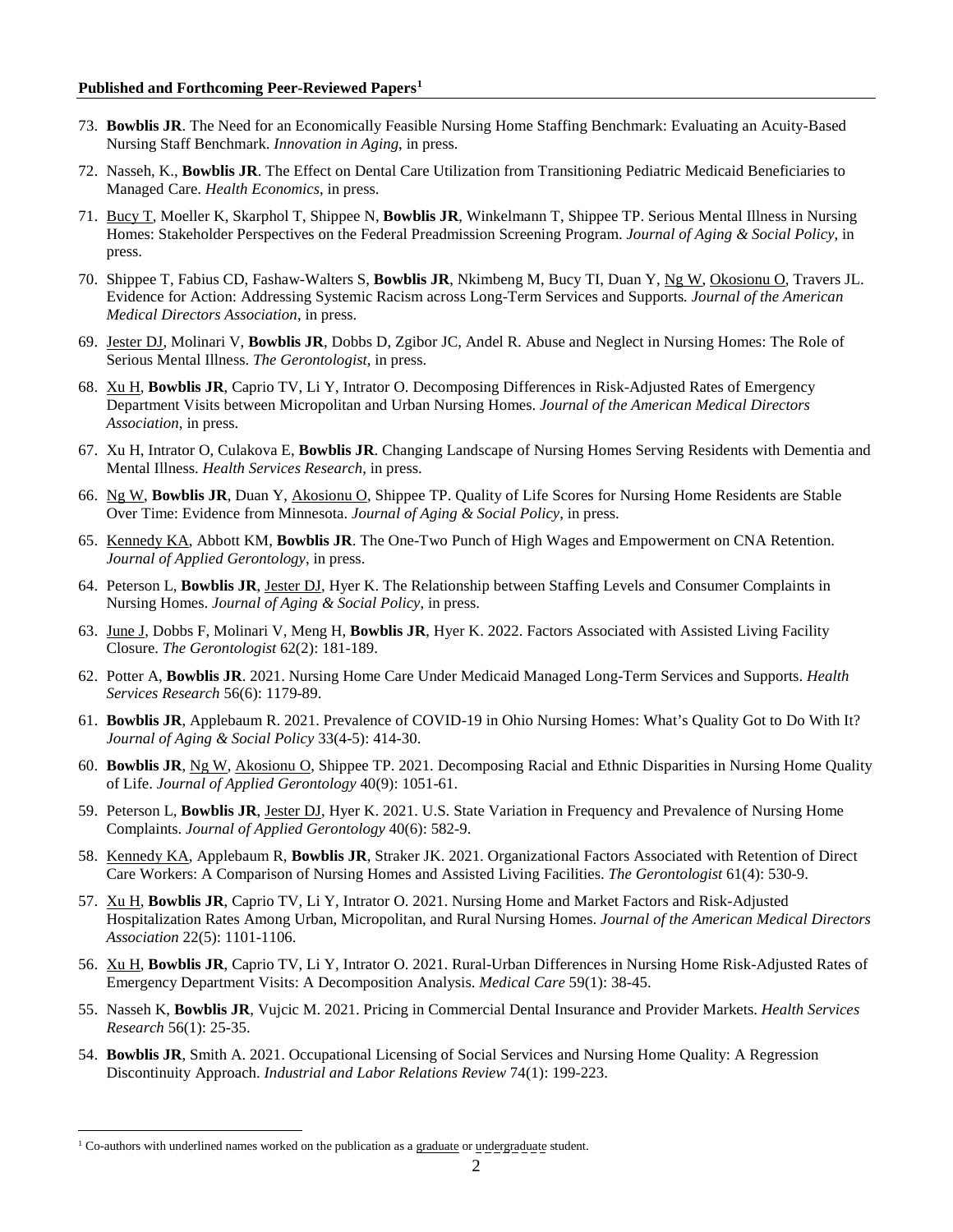- 53. Shippee T, Ng W, Duan Y; Woodhouse M, Akosionu O, Chu H, Ahluwalia J, Gaugler J, Virnig B, **Bowblis JR**. 2020. Changes Over Time in Racial/Ethnic Differences in Qualify of Life For Nursing Home Residents: Patterns Within and Between Facilities. *Journal of Aging and Health* 32(10): 1498-1509.
- 52. Kennedy KA, Applebaum R, **Bowblis JR**. 2020. Facility-level Factors Associated with CNA Turnover and Retention: Lessons for the Long-Term Services Industry. *The Gerontologist* 60(8): 1436-44.
- 51. Xu H, **Bowblis JR**, Li Y, Caprio TV, Intrator O. 2020. Medicaid Nursing Home Policies and Risk-adjusted Rates of Emergency Department Visits: Does Rural Location Matter? *Journal of the American Medical Directors Association* 21(10): 1497-1503.
- 50. Duan Y, Shippee TP, Ng W, Akosionu O, Woodhouse, M, Chu H, Ahluwalia J, Gaugler, J, Virnig B, **Bowblis JR**. 2020. Unmet and Unimportant Preferences among Nursing Home Residents: What are Key Resident and Facility Factors? *Journal of the American Medical Directors Association* 21(11): 1712-1717.
- 49. Xu H, Intrator O, **Bowblis JR**. 2020. Shortages of Staffing in Nursing Homes During the COVID-19 Pandemic: What Are the Driving Factors? *Journal of the American Medical Directors Association* 21:1371-1377.
- 48. Jester DJ, Hyer K, **Bowblis JR**. 2020. Quality Concerns in Nursing Homes that Serve Large Proportions of Residents with Serious Mental Illness. *The Gerontologist* 60(7): 1312-21.
- 47. Huang S, **Bowblis JR**. 2020. Workforce Retention and Wages in Nursing Homes: An Analysis of Managerial Ownership. *Journal of Applied Gerontology* 39(8): 902-907.
- 46. Brunt CS, Hendrickson JR, **Bowblis JR**. 2020. Primary Care Competition and Quality of Care: Empirical Evidence from Medicare. *Health Economics* 29(9): 1048-1061.
- 45. Shippee T, Ng W, **Bowblis JR**. 2020. Does Living in a Higher Proportion Minority Facility Improve Quality of Life for Racial/Ethnic Minority Residents in Nursing Homes? *Innovation in Aging* 4(3): 1-9*.*
- 44. Nasseh K, **Bowblis JR**, Vujcic M, Huang S. 2020. Consolidation in the Dental Industry: A Closer Look at Dental Payers and Providers. *International Journal of Health Economics and Management* 20(2): 145-162.
- 43. Shippee, T, Ng W, Roberts A, **Bowblis JR**. 2020. Family Satisfaction with Nursing Home Care: Findings and Implications from Two State Comparison. *Journal of Applied Gerontology* 39(4): 385-392.
- 42. Shippee T, Akosionu O, Ng W, Woodhouse M, Duan Y, Thao MS, **Bowblis JR**. 2020. COVID-19 Pandemic: Exacerbating Racial/Ethnic Disparities in Long-Term Services and Supports. *Journal of Aging and Social Policy* 32(4/5): 323-333.
- 41. **Bowblis JR**, Roberts A. 2020. Cost-effective Adjustments to Nursing Home Staffing to Improve Quality. *Medical Care Research and Review* 77(3): 274-284.
- 40. Roberts A, **Bowblis JR**. Smith A. 2020. Nursing Home Social Services and Post-Acute Care: Does More Qualified Staff Improve Behavioral Symptoms and Reduce Antipsychotic Drug Use? *Journal of the American Medical Directors Association* 21(3): 388-94.
- 39. Xu H, **Bowblis JR**, Li Y, Caprio TV, Intrator O. 2020. Construction and Validation of Risk-adjusted Rates of Emergency Department Visits for Long-stay Nursing Home Residents. *Medical Care* 58(2): 174-182.
- 38. Huang S, **Bowblis JR.** 2019. Is the Quality of Nursing Homes Counter-Cyclical? Evidence from 2001 to 2015. *The Gerontologist* 59(6): 1044-1054.[2](#page-2-0)
- 37. Huang S, **Bowblis JR.** 2019. Private Equity Ownership and Nursing Home Quality: An Instrumental Variable Approach. *International Journal of Health Economics and Management* 19(3): 273-299.
- 36. Berish D, Bornstein J, **Bowblis JR**. 2019. The Impact of Long-Term Care Ombudsman Presence on Nursing Home Survey Deficiencies. *Journal of the American Medical Directors Association* 20(10): 1325-1330.
- 35. Huang S, **Bowblis JR**. 2018. Managerial Ownership in Nursing Homes: Staffing, Quality and Financial Performance. *The Gerontologist 58*(6): 1136-46.
- 34. Huang S, **Bowblis JR**. 2018. The Principal-Agent Problem and Owner-Managers: An Instrumental Variables Application to Nursing Home Quality. *Health Economics* 27(11): 1653-1669.
- 33. Akosa Antwi Y, **Bowblis JR**. 2018. The Impact of Nurse Turnover on Quality of Care and Mortality in Nursing Homes: Evidence from the Great Recession. *American Journal of Health Economics* 4(2): 131-161.

<span id="page-2-0"></span><sup>&</sup>lt;sup>2</sup> Received the inaugural Long-term Services and Support Interest Group Publication of the Year Award.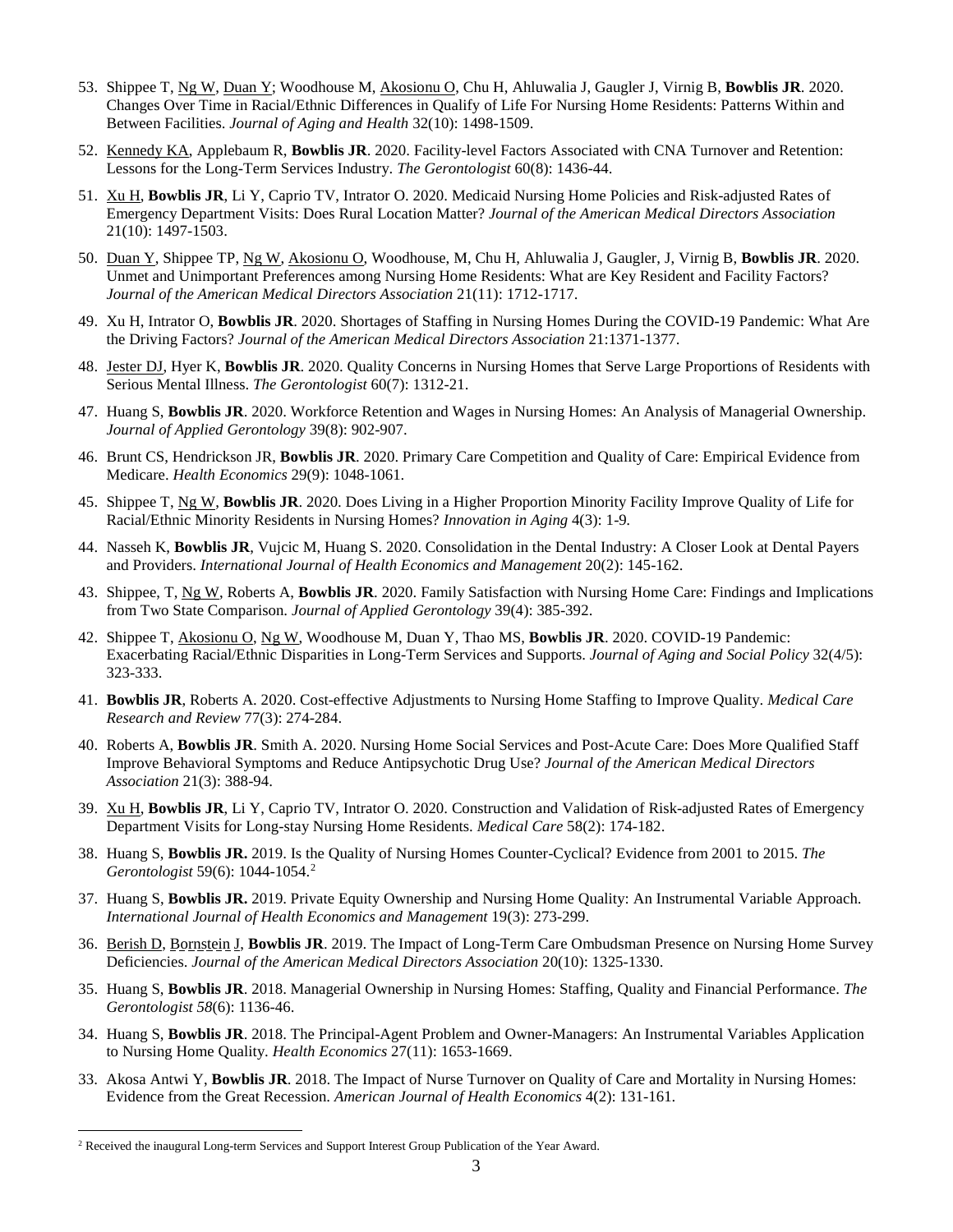- 32. Roberts A, **Bowblis JR**. 2018. How Does Rurality Influence the Staffing of Social Service Departments in Nursing Homes? *The Gerontologist* 58(3): 540-545.
- 31. Brunt CS, **Bowblis JR**. 2017. Health Insurer Market Power and Employer Size: An Empirical Evaluation of Insurer Concentration and Wages through Compensating Differentials. *Applied Economics* 49(30): 3005-3015.
- 30. Roberts A, **Bowblis JR**. 2017. Who Hires Social Workers? Structural and Contextual Determinants of Social Service Staff in Nursing Homes. *Health & Social Work* 42(1): 15-23.
- 29. Lucas J, **Bowblis JR**. 2017. CMS Strategies to Reduce Antipsychotic Drug Use in Nursing Home Patients with Dementia Show Some Progress. *Health Affairs* 36(7): 1299-1308.
- 28. **Bowblis JR**, Applebaum R. 2017. How Does Medicaid Reimbursement Impact Nursing Home Quality? The Impact of Small Anticipatory Changes. *Health Services Research* 52(5): 1729-1748.
- 27. **Bowblis JR**, Brunt CS. 2017. The Effects of Therapist Contracting on For-profit and Not-for-profit Medical Billing Behavior. *Nonprofit and Voluntary Sector Quarterly* 46(6): 1270-1292.
- 26. **Bowblis JR**, Ghattas A. 2017. The Impact of Minimum Quality Standard Regulations on Nursing Home Staffing, Quality, and Exit Decisions. *Review of Industrial Organization* 50(1): 43-68.
- 25. **Bowblis JR**, Brunt CS, Grabowski DC. 2016. Competitive Spillovers and Regulatory Exploitation by Skilled Nursing Facilities. *Forum for Health Economics & Policy* 19(1): 45-70.
- 24. **Bowblis JR**, Horowitz J, Brunt CS. 2016. Ownership Status and Length of Stay in Skilled Nursing Facilities: What Does Treating Ownership as Endogenous Tell Us? *Journal of Applied Gerontology* 35(3): 303-320.
- 23. **Bowblis JR**, Lucas J, Brunt CS. 2015. The Effects of Antipsychotic Quality Reporting on Antipsychotic and Psychoactive Medication Use. *Health Services Research* 50(4): 1069-87.
- 22. **Bowblis JR.** 2015. The Cost of Regulation: More Stringent Staff Regulations and Nursing Home Financial Performance. *Journal of Regulatory Economics* 47(3): 325-38.
- 21. Brunt CS, **Bowblis JR.** 2014. Health IT Adoption, Productivity, and Quality in Primary Care. *Applied Economics* 46(15): 1716-27.
- 20. Brunt CS, **Bowblis JR.** 2014. Health Insurer Market Power and Primary Care Consolidation. *Economics Letters* 125(1): 61-6.
- 19. **Bowblis JR**, Brunt CS. 2014. Medicare Skilled Nursing Facility Reimbursement and Upcoding. *Health Economics* 23(7): 821-40.
- 18. **Bowblis JR**. 2014. Nursing Home Prices and Market Structure: The Effect of Assisted Living Industry Expansion. *Health Economics, Policy and Law* 9(1): 95-112.
- 17. Lucas J, Chakravarty S, **Bowblis JR**, Gerhard T, Kalay E, Paek E, Crystal S. 2014. Antipsychotic Medication Use in Nursing Homes: A Proposed Measure of Quality. *International Journal of Geriatric Psychiatry* 29(10): 1049-61.
- 16. **Bowblis JR**, Vassallo A. 2014. The Effect of Closure on Quality: The Case of Rural Nursing Homes. 2014. *Journal of Competition Law & Economics* 10(4): 909-31.
- 15. **Bowblis JR**, Hyer K. 2013. Nursing Home Staffing Requirements and Input Substitution: Effects on Housekeeping, Food Service, and Activities Staff. *Health Services Research* 48(4): 1539-50.
- 14. **Bowblis JR**, Meng H, Hyer K. 2013. The Urban-Rural Disparity in Nursing Home Quality Indicators: The Case of Facility-Acquired Contractures. *Health Services Research* 48(1): 47-69.
- 13. **Bowblis JR**, McHone H. 2013. An Instrumental Variables Approach to Post-Acute Care Nursing Home Quality: Is There a Dime's Worth of Evidence that Continuing Care Retirement Communities Provide Higher Quality? *Journal of Health Economics* 32(5): 980-96.
- 12. **Bowblis JR.** 2012. Market Structure, Competition from Assisted Living Facilities, and Quality in the Nursing Home Industry. *Applied Economic Perspectives and Policy* 34(2): 238-57.
- 11. **Bowblis JR**, Crystal S, Intrator O, Lucas J. 2012. Response to Regulatory Stringency: The Case of Antipsychotic Medication Use in Nursing Homes. *Health Economics* 21(8): 977-93.
- 10. **Bowblis JR**, Lucas J. 2012. The Impact of State Regulations on Nursing Home Care Practices. *Journal of Regulatory Economics* 42(1): 52-72.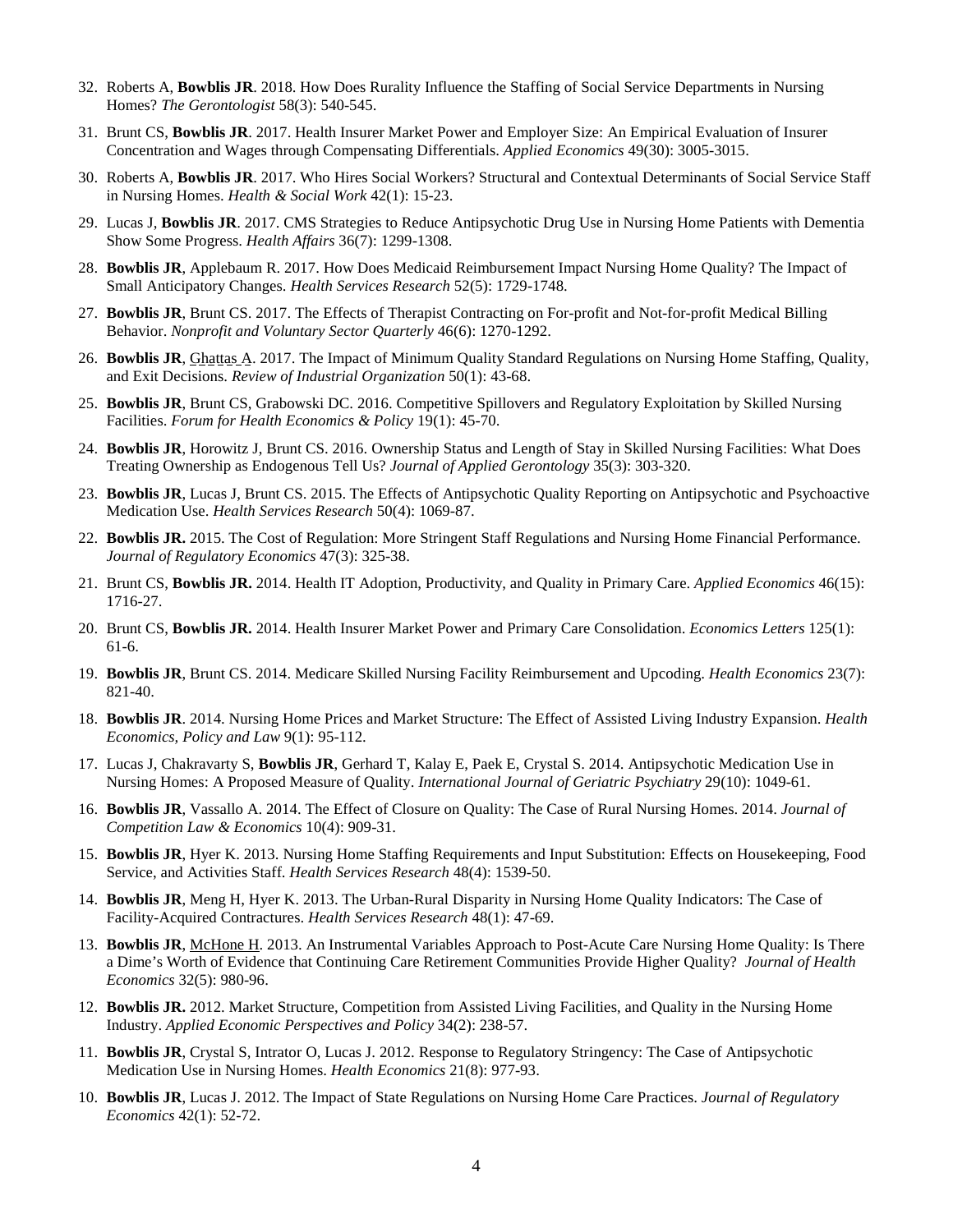- 9. **Bowblis JR**. 2011. Staffing Ratios and Quality: An Analysis of Minimum Direct Care Staffing Requirements for Nursing Homes. *Health Services Research* 46(5): 1495-1516.
- 8. **Bowblis JR**. 2011. Ownership Conversion and Closure in the Nursing Home Industry. *Health Economics* 20(6): 631-44.
- 7. **Bowblis JR**, North P. 2011. Geographic Market Definition: The Case of Medicare Reimbursed Skilled Nursing Facility Care. *Inquiry* 48(2): 138-54.
- 6. Grabowski DC, **Bowblis JR**, Lucas JA, Crystal S. 2011. Labor Prices and the Treatment of Nursing Home Residents with Dementia. *International Journal of the Economics of Business* 18(2): 273-92.
- 5. **Bowblis, JR.** 2010. The Decline in Infant Death Rates, 1878-1913: The Role of Early Sickness Insurance Programs. *The Journal of Economic History* 70(1): 221-32.
- 4. **Bowblis JR**, Yun M. 2010. Racial and Ethnic Disparities in the Use of Drug Therapy. *Social Science Research* 39(4):674- 84.
- 3. Prince J, Akincigil A, Kalay E, Walkup J, Hoover D, Lucas J**, Bowblis JR**, Crystal S. 2008. Psychiatric Rehospitalization among Elderly Persons in the United States. *Psychiatric Services* 59(9): 1038-45.
- 2. Akincigil A, **Bowblis JR**, Levin C, Jan S, Patel M, Crystal S. 2008. Long Term Adherence to Evidence Based Secondary Prevention Therapies after Myocardial Infarction. *Journal of General Internal Medicine* 23(2): 115-21.
- 1. Akincigil A, **Bowblis JR**, Levin C, Walkup JT, Jan S, Crystal S. 2007. Adherence to Antidepressant Treatment among Privately Insured Patients Diagnosed with Depression. *Medical Care* 45(4): 363-69.

## **Select Scientific Publications and Reports (Non-peer Reviewed)**

- 11. **Bowblis JR**, Applebaum R. 2020. Prevalence of COVID-19 in Ohio Nursing Homes. Oxford, OH: Scripps Gerontology Center. Miami University.
- 10. Applebaum R, Nelson M, Straker JK, Harrington AK, **Bowblis JR.** 2020. Maybe You Can Go Home Again: Ohio's Strategy to Provide Long-Term Services and Supports for a Growing Older Population. Oxford, OH: Scripps Gerontology Center. Miami University.
- 9. **Bowblis JR**, Smith A. 2019. Occupational Licensing of Social Services and Nursing Home Quality. *Research Briefs in Economic Policy*, no. 193. Cato Institute.
- **Bowblis JR**, Applebaum R. 2019. Quality of Care in Ohio's Skilled Nursing Facilities: How Are We Doing Compared to the Nation Overall? Oxford, OH: Scripps Gerontology Center. Miami University.
- 7. Straker JK, **Bowblis JR,** Kennedy K, Harrington AK. 2019. Dedicated Memory Care Units in Ohio's Long-Term Services Settings: Structure and Practices. Oxford, OH: Scripps Gerontology Center. Miami University.
- 6. Roberts A, Smith AC, **Bowblis JR**. 2019. Impact of Social Service Staffing on Nursing Home Quality and Resident Outcomes. Oxford, OH: Scripps Gerontology Center. Miami University.
- 5. Nelson M, **Bowblis JR**. 2017. A New Group of Long-stay Medicaid Nursing Home Residents: The Unexpected Trend of those Under 65 Using Nursing Homes in Ohio. Oxford, OH: Scripps Gerontology Center. Miami University.
- 4. **Bowblis JR**, Applebaum R. 2017. Using National Data to Examine the Quality of Care in Ohio's Skilled Nursing Facilities. Oxford, OH: Scripps Gerontology Center. Miami University.
- 3. **Bowblis JR,** Abere, A, 2015. Fit to be Tied? Antitrust Implications of *Collins Inkjet Co. c. Eastman Kodak Co*. Cambridge MA: The Brattle Group.
- 2. **Bowblis JR**, Applebaum R. 2015. How Does Medicaid Reimbursement Impact the Quality of Ohio Nursing Homes? Oxford, OH: Scripps Gerontology Center. Miami University.
- 1. Applebaum R, **Bowblis JR.** 2014. A Review of the Reimbursement Approach for Ohio's Assisted Living Medicaid Waiver Program. Oxford, OH: Scripps Gerontology Center. Miami University.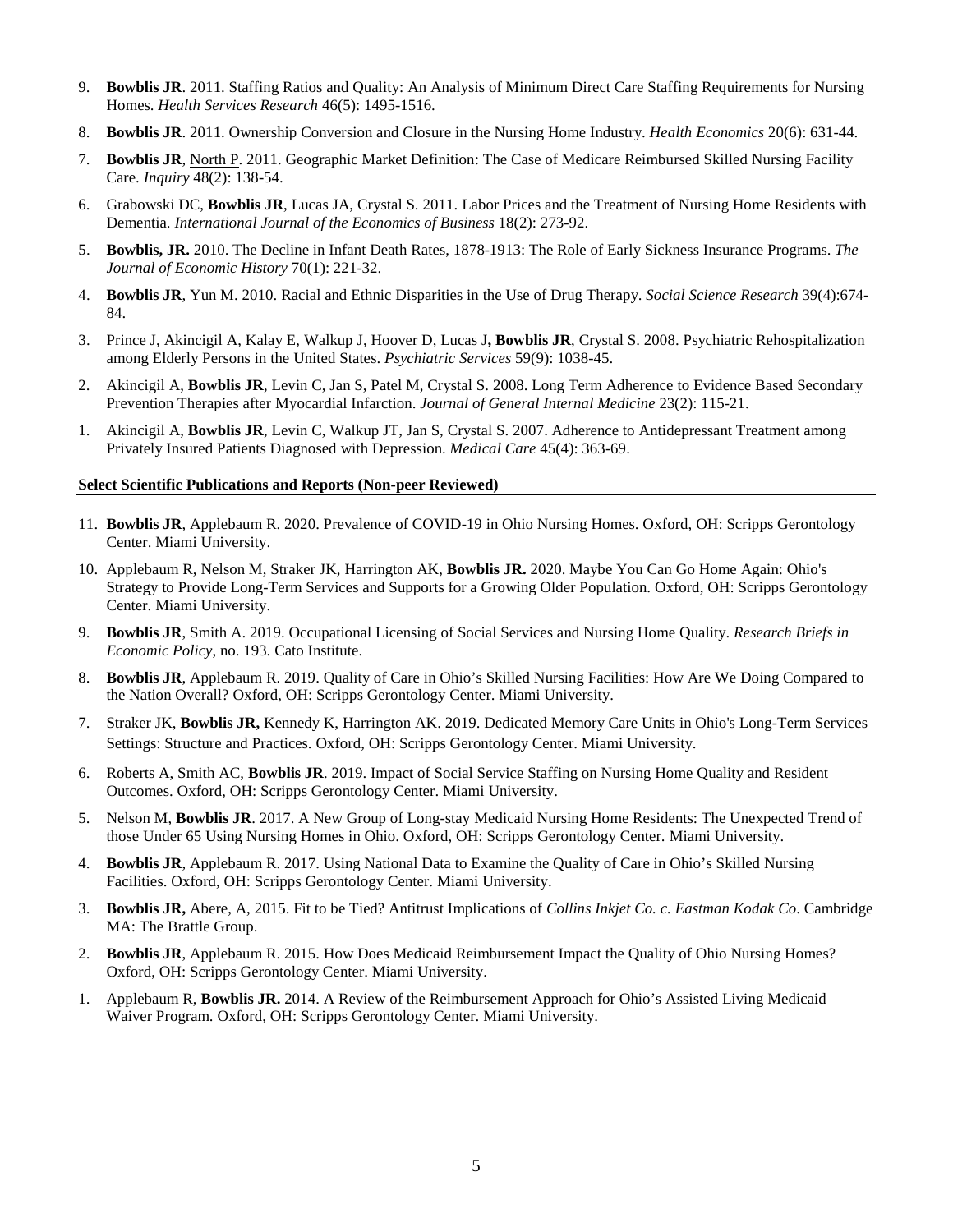- For defendants in *Sam Rios, Jr., et al., vs. Daisy Holding LLC dba Pine Creek Care Center, et al.* (Case No. 34-2018- 00244263, Superior Court of the State of California for the County of Sacramento). Deposition (November 2021; 2 volumes). **Primary Litigation Issue and Industry:** Understaffing in the nursing home industry.
- For defendants in *City and County of San Francisco and People of the State of California vs. Melvin Lee et al.* (Case No. CGC-18-565184, Superior Court of the State of California for the County of San Francisco). Deposition (September-October 2021; 3 volumes), Declaration (October 2021). **Primary Litigation Issue and Industry:** Contract dispute regarding a residential care facility for the elderly (i.e. assisted living).
- For defendants in *Dorothy Phillips, et al. vs. Robinson Nursing and Rehabilitation Center, et al.* (Case No. 60CV-14-4568, Circuit Court of Pulaski County, Arkansas, Sixth Division). Deposition (September 2021). **Primary Litigation Issue and Industry:** Understaffing (class action) in the nursing home industry.
- For defendants in *Trudy Rokas, et al., vs. HCR ManorCare, Inc., et al.* (Case No. 21-00483, Superior Court of the State of California for the County of Contra Costa). Deposition (September 2021). **Primary Litigation Issue and Industry:**  Understaffing and corporate structure in the nursing home industry.
- For defendants in *Alesha Castro, et al., vs. Southwest LTC – Reunion Plaza, LLC et al.* (Case No. 19-0894-C, District Court, 241st Judicial District, Smith County, Texas). Expert Declaration (August 2020), Supplemental Expert Declaration (August 2020), Deposition (October 2020). **Primary Litigation Issue and Industry:** Understaffing and payments to related parties in the nursing home industry.
- For defendants in *Carrie Johnson, et al., vs. BLC Lexington SNF, LLC d/b/a Brookdale Richmond Place SNF (KY), et al.* (Civil Case No. 5:19-cv-00064-DCR, United States District Court for the Eastern District of Kentucky). Expert Declaration (March 2020), Deposition (May 2020). **Primary Litigation Issue and Industry:** Inflation of Nursing Home Compare Five-Star Ratings (class action fraud) and understaffing in the nursing home industry.
- For plaintiffs in *Aetna Inc., et al., vs. Mednax, Inc., et al*. (Civil Case No. 18-cv-2217-WB, United States District Court for the Eastern District of Pennsylvania). Declaration (July 2019), Declaration (January 2020), Declaration (January 2020). **Primary Litigation Issue and Industry:** Upcoding and overbilling (fraud) in neonatal intensive care units (NICUs).
- For plaintiffs in *Marion HealthCare, LLC v. Southern Illinois Healthcare* (Civil Case No. 12-cv-00871, United States District Court for the Southern District of Illinois, Benton Division). Expert Declaration (March 2017), Deposition (May 2017), Declaration (November 2019). **Primary Litigation Issue and Industry:** Tying and exclusive dealing of outpatient surgery performed at ambulatory surgery centers and hospitals.
- For defendants in *J. B. Poindexter & Co, Inc., et al. v. Kellerman Coachworks, Inc., et al.* (Case No. 2013 CVH 1867, Court of Common Pleas, Clermont County, Ohio). Export Report (April 2014), Supplemental Expert Report (July 2014), Deposition (August 2014), Rebuttal Expert Report (September 2014), Supplemental Rebuttal Expert Report (October 2014). **Primary Litigation Issue and Industry:** Trade secrets, antitrust sham litigation, and economic damages in Specialty Vehicles - Funeral Hearses.
- For plaintiffs in an application for preliminary injunction in *Collins Inkjet Corporation v. Eastman Kodak Company* (Civil Case. No. 1:13-cv-00664-MRB, United States District Court for the Southern District of Ohio, Western Division). Expert Declaration (November 2013), Expert Rebuttal Declaration (November 2013), Deposition (November 2013), Testimony (December 2013). **Primary Litigation Issue and Industry:** Aftermarket economic tying in commercial printers.

## **Presentations**

Scheduled: AcademyHealth Annual Research Meeting

- 2021: LTC Risk Forum; Ohio's Board of Executives of Long-Term Services and Support's (BELTSS) Summer Core of Knowledge - Nursing Home Administrator-in-Training Course
- 2020: Miami University; New York State Bar Association Annual Meeting & Expo: Antitrust Law and Corporate Counsel Section

<span id="page-5-0"></span><sup>&</sup>lt;sup>3</sup> This list contains all matters in which testimony was provided at trial or deposition, and other select matters.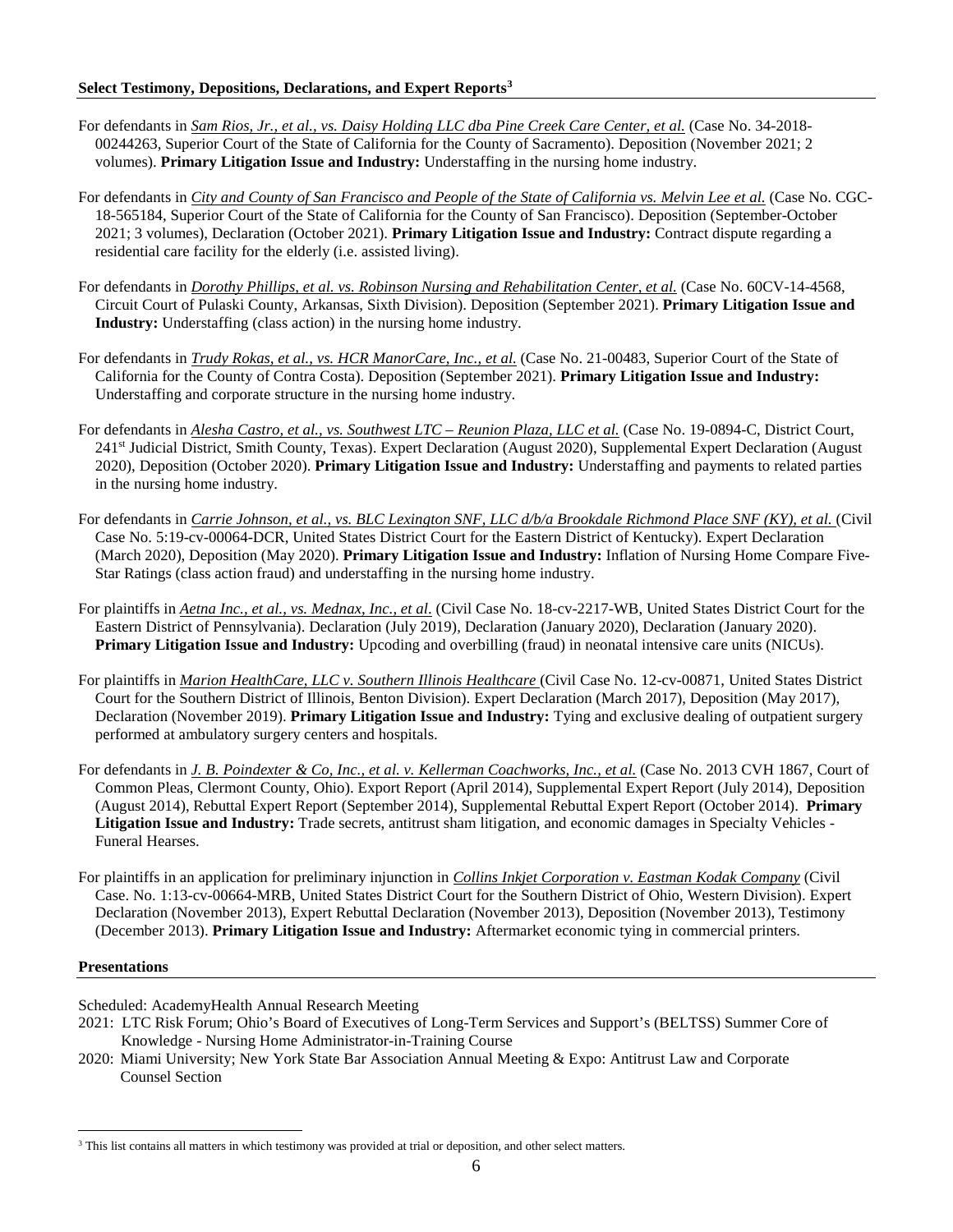- 2019: 8<sup>th</sup> Conference of the American Society of Health Economists; AcademyHealth Annual Research Meeting; DRI's Nursing Home/ALF Litigation Seminar 2019; Indiana University; The Gerontological Society of America Annual Meeting; University of South Florida
- 2018: 7<sup>th</sup> Conference of the American Society of Health Economists; AcademyHealth Annual Research Meeting; American College of Health Care Administrators (University of South Florida Chapter); APPAM Fall Research Conference; Long-Term Services and Supporting Interest Group Annual Meeting; The Brattle Group; The Gerontological Society of America Annual Meeting; University of South Florida; Western Economic Association International Annual Conference
- 2017: 2017 iHEA Biennial World Congress; 21st IAGG World Congress of Gerontology and Geriatrics; Midwest Economics Association Annual Meeting; University of Southern California Schaeffer Center for Health Policy & Economics; Rutgers University
- 2016: 14th Annual International Industrial Organization Conference; AcademyHealth Annual Research Meeting; Midwest Economics Association Annual Meeting
- 2015: 50 Years of Medicare & Medicaid Conference; Mallory-Wilson Center Symposium (Miami University); Midwest Economic Association Annual Meeting; University of Michigan
- 2014: Employment Relations Healthcare Conference; Midwest Economics Association Conference; 5<sup>th</sup> Biennial Conference of the American Society of Health Economics
- 2013: 11th Annual International Industrial Organization Conference; Midwest Biopharmaceutical Statistics Workshop; Midwest Economic Association Annual Meeting; Southern Economics Association Annual Meetings
- 2012: 4th Biennial Conference of the American Society of Health Economics; Ball State University; Indiana University-Purdue University Indianapolis (IUPUI)
- 2011: 8<sup>th</sup> World Congress on Health Economics; AcademyHealth Annual Research Meeting; AEA Annual Meetings; Miami University; Midwest Economic Association Annual Meeting; Scripps Gerontology Center; Tulane University; University of South Florida
- 2010: 3rd Biennial Conference of the American Society of Health Economics; Midwest Economic Association Annual Meeting; Scripps Gerontology Center; The Gerontological Society of America Annual Meeting
- 2009: The Gerontological Society of America Annual Meeting
- 2008: Department of Justice Antitrust Division; DePaul University; Federal Trade Commission; Miami University; Penn State University; RAND; The College of New Jersey; University of Maryland – Baltimore County; University of Nebraska – Omaha; University of North Carolina – Greensboro
- 2007: Rutgers University; University of Medicine and Dentistry of New Jersey

## **Current Grants**

| 2022-2026 | Co-Investigator (Principal Investigator of Subcontract). AMDA – The Society for Post-Acute and Long-<br>Term Care Medicine, pass through from the Centers for Disease Control and Preventions (CDC) –<br>NH23IP922655-01-00 (PI: Laxton). "Improving Adult Immunization Rates for COVID-19, Influenza, and<br>Routine Adult Vaccinations through Partnerships with Medical Subspecialty Professional Societies and the<br>Long-Term Care Professional Society." Funding: \$1,608,786 (Subcontract: \$151,617). |
|-----------|----------------------------------------------------------------------------------------------------------------------------------------------------------------------------------------------------------------------------------------------------------------------------------------------------------------------------------------------------------------------------------------------------------------------------------------------------------------------------------------------------------------|
| 2021-2022 | Co-Investigator. RTI International, pass through from the Assistant Secretary for Planning and Evaluation<br>(ASPE) (Subcontract PI: Miller/Cohen at University of Massachusetts Boston). "Medicaid Nursing Facility<br>Payment Adequacy: Phase 1." Subcontract Funding: \$18,841.                                                                                                                                                                                                                             |
| 2021-2023 | Co-Principal Investigator. Ohio Department of Aging (ODA) (PI/co-PI: Applebaum/Nelson/Bowblis).<br>"Providing Data to Improve Long-Term Services in Ohio." Funding: \$353,377.                                                                                                                                                                                                                                                                                                                                 |
| 2020-2022 | Statistical Consultant and Data Analyst. The Donoghue Foundation (PI: Abbott). "The Impact of Person-<br>Centered Care on Nursing Home Quality." Funding: \$125,374.                                                                                                                                                                                                                                                                                                                                           |
| 2020-2022 | Co-Principal Investigator. The Ohio State (OSU), pass through from the Ohio Department of Medicaid<br>(ODM) (PI/co-PI: Applebaum/Heston/Bowblis). "Evaluation of Ohio's MyCare Demonstration." Funding:<br>\$386,989.                                                                                                                                                                                                                                                                                          |
| 2020-2022 | Co-Investigator (Principal Investigator of Subcontract). National Institute on Aging (NIA) – 3R01<br>MD010729-05S1 (PI: Shippee). "System Factors and Racial Disparities in Nursing Home Quality of Life and<br>Care - Alzheimer's Supplement." Funding: \$352,479 (Subcontract: \$23,047).                                                                                                                                                                                                                    |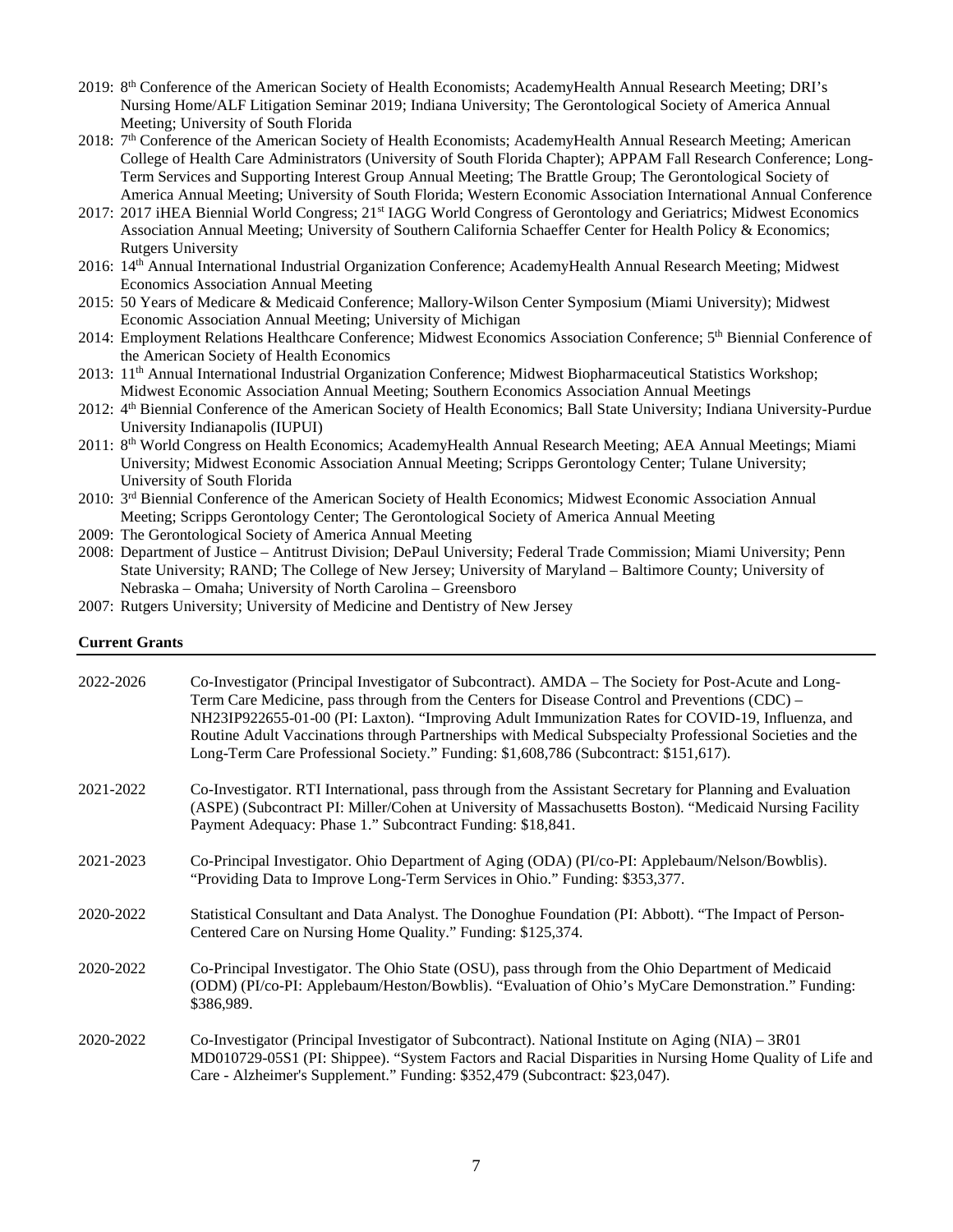2016-2022 Co-Investigator (Principal Investigator of Subcontract). National Institute on Minority Health and Health Disparities (NIMHD) – 1R01 MD070729-01 (PI: Shippee). "System Factors and Racial Disparities in Nursing Home Quality of Life and Care." Funding: \$1,771,171 (Subcontract: \$180,213).

## **Completed External Grants**

| 2020-2022                        | Investigator. The Ohio State (OSU), pass through from the Ohio Department of Medicaid (ODM) (PI:<br>Applebaum). "LTC Outbreak Dashboard for Predictive Analytics & Modeling." Funding: \$38,920.                                                                                                                                        |
|----------------------------------|-----------------------------------------------------------------------------------------------------------------------------------------------------------------------------------------------------------------------------------------------------------------------------------------------------------------------------------------|
| 2021                             | Investigator. AARP (PI: Straker and Nelson). "AARP COVID-19 State Long-Term Care Dashboard: Phase<br>2." Funding: \$135,288.                                                                                                                                                                                                            |
| 2020-2021                        | Investigator. State of Ohio, Ohio Department of Aging (PI: Applebaum, Nelson). "Long-Term Services Use<br>in Ohio in a COVID-19 World." Funding: \$126,170.                                                                                                                                                                             |
| 2020-2021                        | Co-Investigator of Pilot. National Institute on Aging (NIA) – P30AG012810 (PI: Case and Cutler). "NBER<br>Center for Aging and Health Research: Public Reporting of NH Antipsychotic Use: Changes in the Reporting<br>of Exclusionary Diagnoses?" Funding: \$49,877.                                                                    |
| 2018-2019                        | Co-Investigator (Principal Investigator of Subcontract). Agency for Healthcare Research and Quality<br>(AHRQ) - 1R03 HS025839-01A1 (PI: Huang). "Quality, Private-Pay Price, and Consumers' Demand for<br>Nursing Home Care." Funding: \$100,000 (Subcontract: \$24,306).                                                               |
| 2017-2019                        | Investigator. State of Ohio, Ohio Department of Aging (PI: Applebaum, Nelson). "Tracking Long-Term<br>Services Use in Ohio: October 2017-June 2019." Funding: \$231,042.                                                                                                                                                                |
| 2018                             | Principal Investigator. The Retirement Research Foundation - RRF Grant #2017-168 (PI: Bowblis, Roberts).<br>"Measuring the Impact of Social Workers on Psychosocial Functioning and Post-Acute Care Discharge."<br>Funding: \$49,321.                                                                                                   |
| $2013 - 2015$                    | Investigator. State of Ohio, Office of Medicaid Assistance (OMA) (PI: Applebaum, Mehdizadeh).<br>"Measuring Ohio's Progress in Achieving a Balanced System of Long-Term Services and Support."<br>Funding: \$458,221.                                                                                                                   |
| $2012 - 2013$                    | Investigator. Ohio Department of Job and Family Services (ODJFS) (PI: Applebaum, Mehdizadeh).<br>"Proposal to Provide Data to Improve Ohio's Long-Term Services and Supports System: Phase II" Funding:<br>\$221,634.                                                                                                                   |
| $2007 - 2009$                    | Graduate Assistant and Co-Investigator. Retirement Research Foundation - RRF# 2007-152 (PI: Lucas,<br>Crystal). "Patterns and Guideline Consistency of Antipsychotic Drug Use In Nursing Homes."                                                                                                                                        |
| $2005 - 2009$                    | Graduate Assistant. National Institute of Mental Health (NIMH) - 1R01 MH076206-01 (PI: Crystal).<br>"Depression Care among Elderly Nursing Home Residents."                                                                                                                                                                             |
| <b>Completed Internal Grants</b> |                                                                                                                                                                                                                                                                                                                                         |
| Summer 2018                      | Principal Investigator. Miami University Farmer School of Business Summer Research Grant; Department of<br>Economics Summer Research Grant. (PI: Bowblis). "Does Private Equity Ownership of Health Care<br>Facilities Lead to Higher Costs? An Instrumental Variable Approach to Medical Billing and Coding."<br>Funding: \$11,000.    |
| Summer 2017                      | Principal Investigator. Miami University Department of Economics Summer Research Grant. (PI: Bowblis).<br>"Physician Competition and Quality of Care: Empirical Findings from Medicare's Physician Quality<br>Reporting System." Funding: \$6,000.                                                                                      |
| Summer 2016                      | Principal Investigator. Miami University Summer Research Appointment; Grant to Promote Research; and<br>Farmer School of Business Summer Research Grant. (PI: Bowblis). "Systematic Biases in the Size and<br>Professional Composition of Inspection Teams: Consequences on the Nursing Home Inspection Process."<br>Funding: \$15,400. |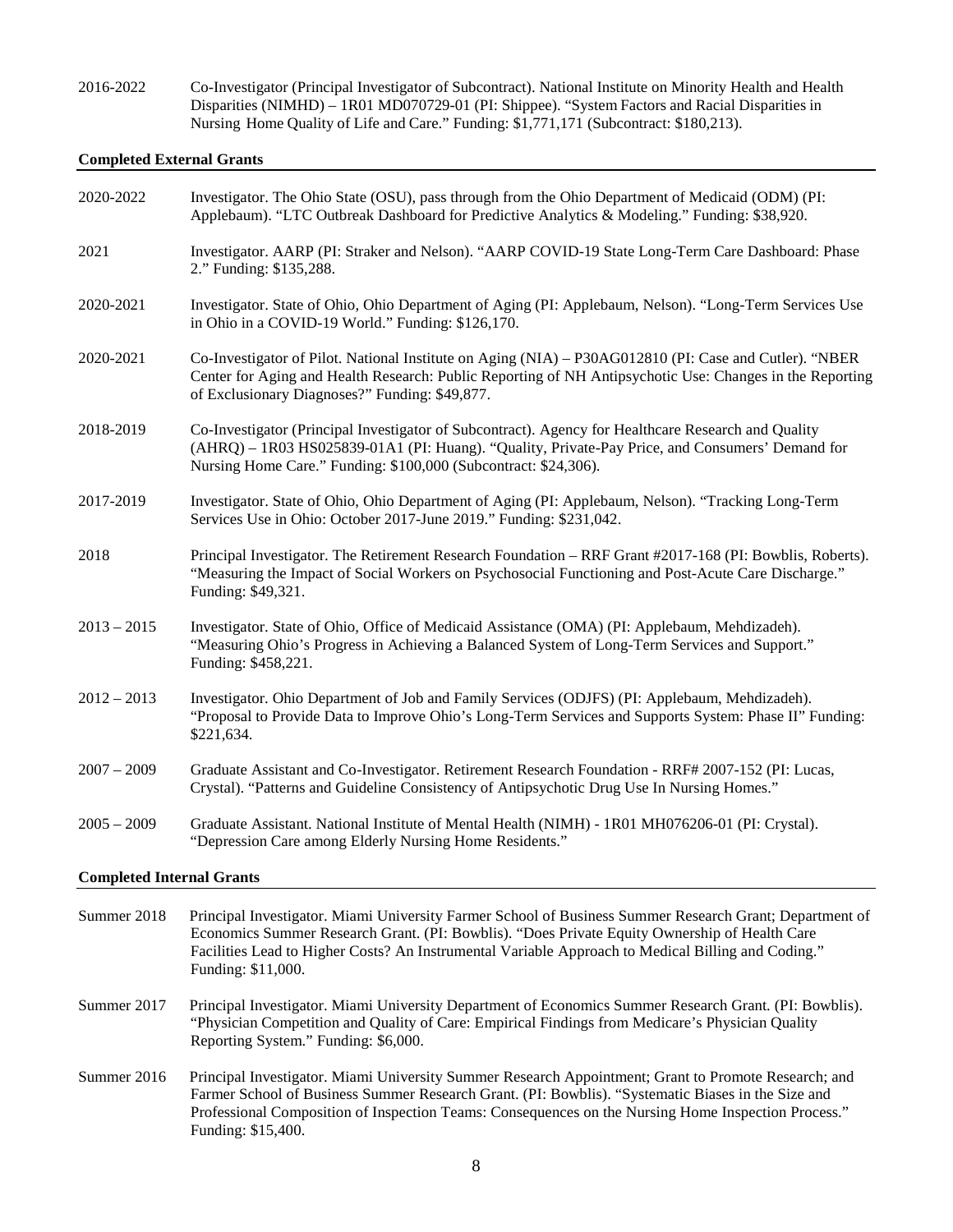| Summer 2015 | Principal Investigator. Miami University Farmer School of Business Summer Research Grant; Department of<br>Economics Summer Research Grant. (PI: Bowblis). "The Impact of Nurse Turnover and Quality of Care:<br>Evidence from the Great Recession." Funding: \$7,000.     |
|-------------|----------------------------------------------------------------------------------------------------------------------------------------------------------------------------------------------------------------------------------------------------------------------------|
| Summer 2014 | Principal Investigator. Miami University Farmer School of Business Summer Research Grant; Department of<br>Economics Summer Research Grant (PI: Bowblis). "The Effect of Stringent Nurse Staffing Regulations on<br>Nursing Home Financial Performance." Funding: \$7,000. |
| Summer 2013 | Principal Investigator. Miami University Department of Economics Summer Research Grant. (PI: Bowblis).<br>"Competitive Spillovers and Regulatory Exploitation by Skilled Nursing Facilities." Funding: \$6,000.                                                            |
| Summer 2012 | Principal Investigator. Miami University Summer Research Appointment; Grant to Promote Research; and<br>Farmer School of Business Summer Research Grant. (PI: Bowblis). "Market Structure and Continuing Care<br>Retirement Communities." Funding: \$15,000.               |
| יי מני מות  |                                                                                                                                                                                                                                                                            |

## **Editorial Boards**

| $2018$ - Present |  | Journal of Aging & Social Policy |  |  |
|------------------|--|----------------------------------|--|--|
|------------------|--|----------------------------------|--|--|

#### **Awards and Honors**

- *Researcher of the Year* award that recognizes individuals in Ohio's aging network whose research advanced knowledge that have improved services for older adults, advanced knowledge of the aging process, or supported the expansion of research in the aging field in Ohio or nationally. Ohio Association of Gerontology and Education (OAGE), 2022.
- *Long-term Services and Support Interest Group Publication of the Year Award* for outstanding publication in 2019 that advances knowledge regarding policy or practice related to healthcare and social services for individuals living with chronic and disabling conditions, their families and caregivers, and/or their service providers. AcademyHealth, 2020.
- *James Robeson Junior Faculty Research Excellence Award.* Miami University, 2016
- *The Leo Award* for recognition of outstanding achievement in professional achievement who graduated within 15 years. King's College, 2016.
- *Excellence in Career Development Award* in recognition of supporting of career development services to undergraduate students. Miami University, 2016.
- *Most Outstanding Research Submitted for Presentation* at the AcademyHealth Annual Research Meeting, 2011.
- 2<sup>nd</sup> Best Poster in Drug Utilization Studies Special Interest Group at the 25<sup>th</sup> International Conference on Pharmacoepidemiology & Therapeutic Risk Management (ISPE), 2009.
- *Peter Asch Memorial Scholarship* for Outstanding Research in Applied Microeconomics. Department of Economics, Rutgers University, 2007.
- *Sidney I. Simon Award for Excellence in Undergraduate Teaching*. Department of Economics, Rutgers University, 2006.
- *Graduate Fellowship*. Department of Economics, Rutgers University, 2002-2003.
- *Aquinas Society*. King's College, 2002.
- *Omicron Delta Epsilon Economic Honor Society*. King's College, 2001.
- *Moreau Scholarship*. King's College, 1999-2002.

#### **Courses Taught**

*Miami University – Economics Undergraduate (Fall 2008 – Spring 2022) – 45 sections:*

| Antitrust and Damages (3 times):               | Fall 2021; Spring 2019, 2020                                                                         |
|------------------------------------------------|------------------------------------------------------------------------------------------------------|
|                                                | Examining Economic Data and Models (21 times): Fall 2008, 2009 (x2), 2012-2013 (x2); 2017 (x2); 2019 |
|                                                | Spring 2009, 2011 (x2), 2012, 2015-2017 (x2), 2018                                                   |
| Health Economics (16 times):                   | Fall 2011 (x2), 2014 (x2), 2015 (x2), 2018 (x2); 2020 (x2)                                           |
|                                                | Spring 2010, 2013, 2014, 2021, 2022(x2)                                                              |
| Economics of Regulation (2 times):             | Spring 2013, 2014                                                                                    |
| Principles of Microeconomics (1 time)          | Summer 2017                                                                                          |
| Dept. Honors: Economics of Antitrust (1 time): | Fall 2011                                                                                            |
| Topics in Industrial Organization and          | Spring 2022                                                                                          |
| $\mathbf{I}$ is a set on $(1, 1, \ldots)$ .    |                                                                                                      |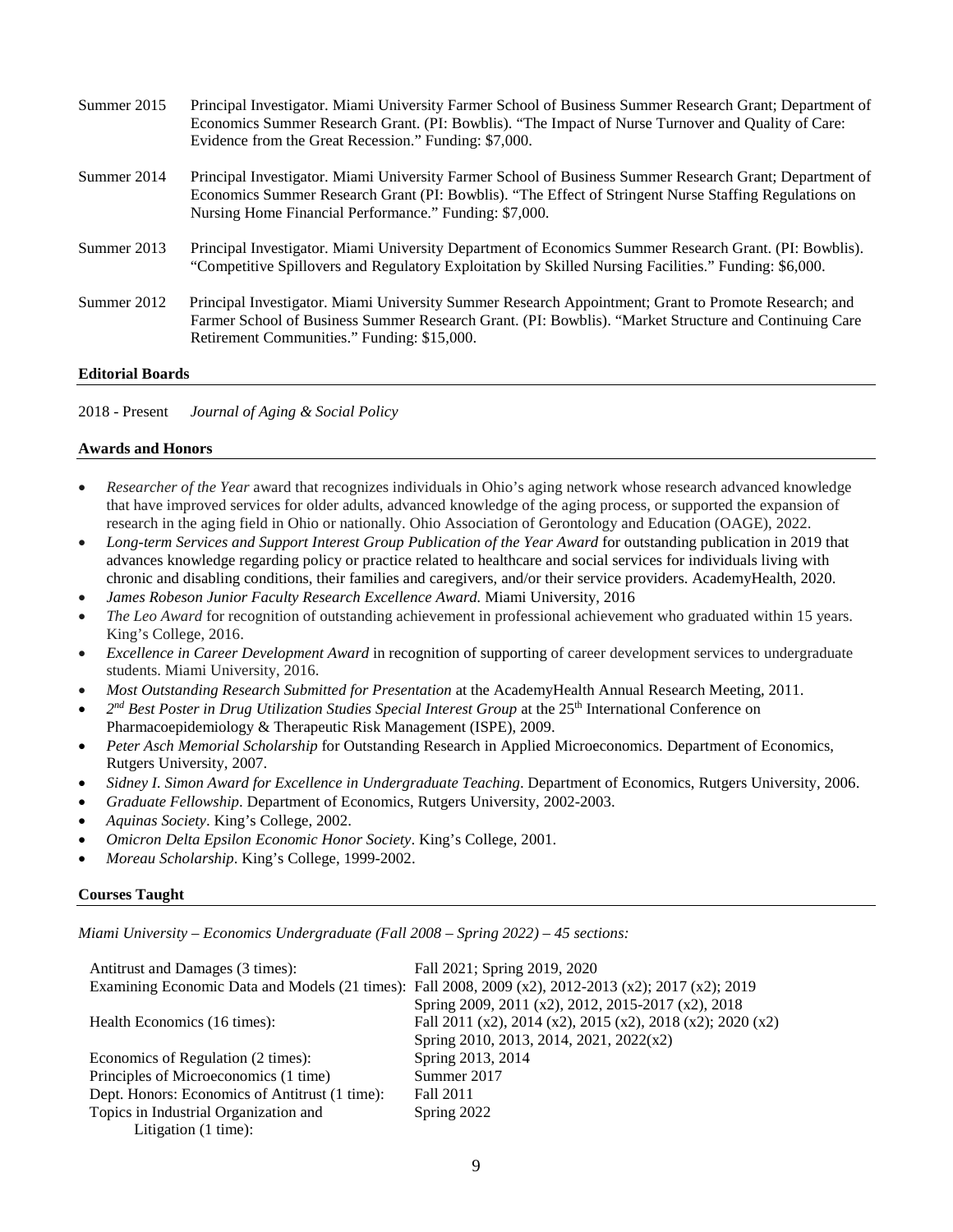*Miami University – Economics Masters (Spring 2009 – Spring 2012) – 4 sections:*

Topics in Microeconomics (Industrial Organization of the Healthcare Sector) (4 times): Spring 2009-2012

*Rutgers University – Economics Undergraduate (Summer 2003 – Summer 2010) – 17 sections:*

Health Economics (7 times): Spring 2007, 2008 (x2); Summer 2005, 2007, 2008, 2010 Econometrics (7 times): Fall 2005, 2006 (x2); Spring 2005-2007; Summer 2006 Introduction to Microeconomics (2 times): Summer 2003-2004<br>Money and Banking (2 times): Fall 2003-2004 Money and Banking  $(2 \text{ times})$ : Intermediate Microeconomics (1 time): Spring 2004

#### **Student Advising (Completed)**

#### *Ph.D Level*

Miami University – Ph.D. in Social Gerontology 2021: Katherine Kennedy (Co-Chair) 2018: Diane Berish

Rutgers University – Ph.D. in Economics 2013: Xuelian Zhang

University of Rochester Medical Center – Ph.D. in Health Services Research & Policy 2019: Huiwen Xu

University of South Florida – Ph.D. in Aging Studies 2022: Kallol Kumar Bhattacharyya 2021: Dylan Jester 2020: Joseph W. June 2018: Kelly M. Smith

#### *M.A. Level*

Miami University – Masters in Economics: 2021: Elliott Crummer (Chair) 2020: Harrison Fox (Chair); Mackenzie Zielinski (Chair) 2018: Jameson Foran (Chair) 2015: Alex McCorkle (Chair); Neel Shivdasani 2013: Collin English (Chair) 2012: Heather McHone (Chair); Keith Meyers; Marc PunKay 2010: Kurtis Grimes; Paige Iversen; Joseph Keller 2009: Phillip North (Chair)

#### *Undergraduate Level*

Miami University – University Honors – Chair: 2012: Andrew Ghattas

Miami University – Departmental Honors – Chair: 2021/2022: Isabella Mancini 2020/2021: Elliott Crummer 2018/2019: Madison Cain 2017/2018: Jameson Foran 2016/2017: Harrison Fox 2015/2016: Derek Hoodin 2013/2014: Adam Motley 2012/2013: Benjamin Heebsh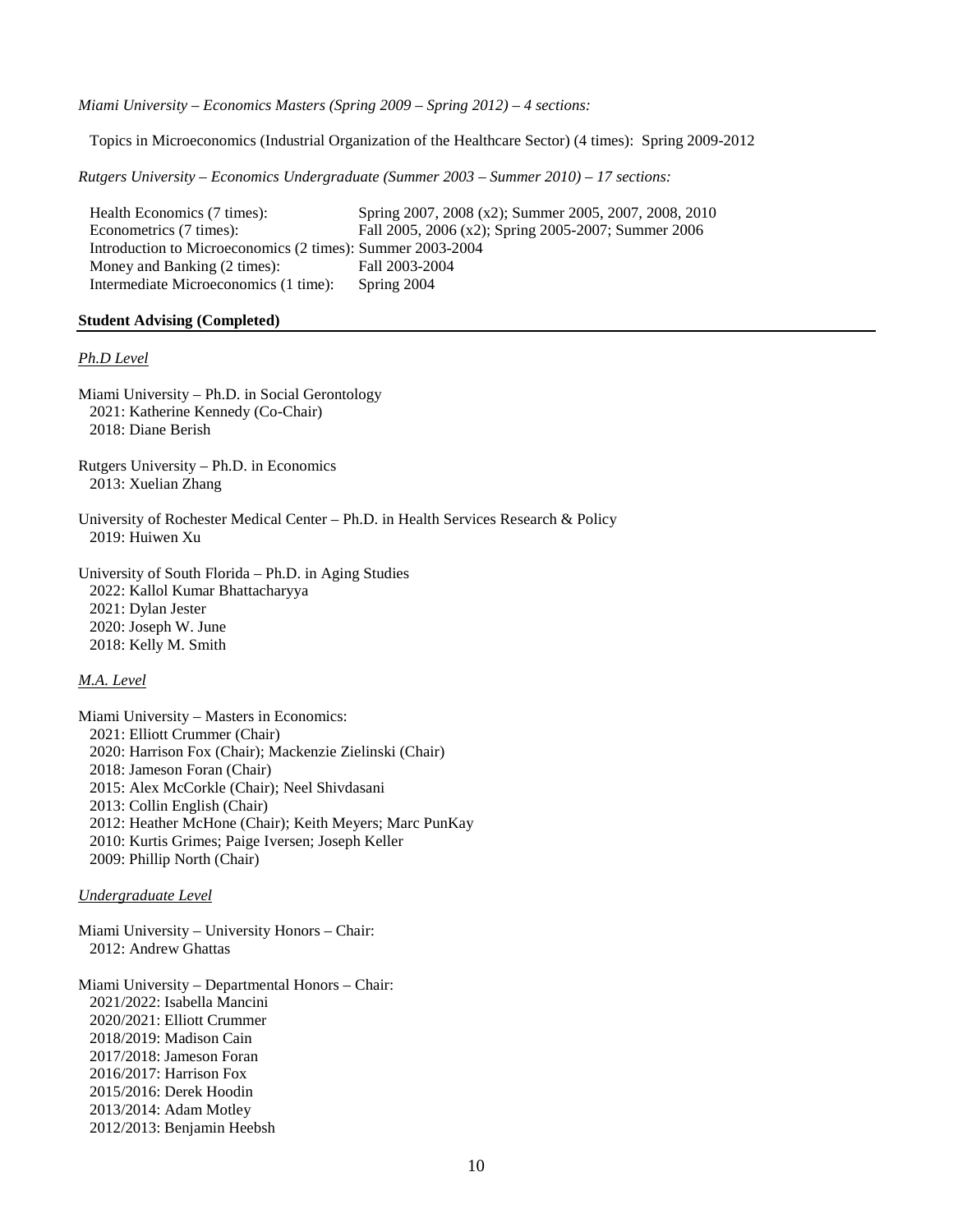#### **Ad Hoc Peer Review and Discussant Services**

#### *Ad Hoc Journal Peer Reviews:*

*American Journal of Health Economics American Journal of Public Health American Journal of Managed Care Applied Economics BMJ Quality & Safety Canadian Journal of Aging Demography Drugs & Aging Economic Inquiry Economic Modelling Evaluation & the Health Professions Health Affairs Health Economics Health Policy Health Services Insights Health Services Research Innovation in Aging Inquiry International Journal of Geriatric Psychiatry Journal of Aging and Health*

*Journal of Aging & Social Policy Journal of Applied Economics and Policy Journal of Applied Gerontology Journal of the American Geriatrics Society Journal of the American Medical Directors Association Journal of Gerontology: Social Sciences Journal of Gerontological Social Work Journal of Health Economics Journal of Health Politics, Policy and Law Journal of Human Resources Journal of Law & Economics Journal of Policy Analysis and Management Journal of Regulatory Economics Medical Care Medical Care Research and Review Milbank Quarterly Nonprofit and Voluntary Sector Quarterly PLUS ONE Review of Industrial Organization The Gerontologist*

## *Ad Hoc Grant Reviews:*

Foundation for Informed Medical Decision Making (FIMDM) National Science Foundation (NSF)

## *Ad Hoc Scientific Committee and Conference Reviews:*

AcademyHealth Annual Research Meeting – Aging, Disability, and End-of-Life Theme, 2021 AcademyHealth Annual Research Meeting – Aging, Disability, and End-of-Life Theme, 2020 9th Conference of the American Society of Health Economists, 2020 AcademyHealth Annual Research Meeting – Aging, Disability, and End-of-Life Theme, 2019 8th Conference of the American Society of Health Economists, 2019 AcademyHealth Annual Research Meeting – Aging, Disability, and End-of-Life Theme, 2018 AcademyHealth Long-Term Services and Support Interest Group Meeting, 2018 7th Conference of the American Society of Health Economists, 2018 21st IAGG World Congress of Gerontology and Geriatrics, 2016 6th Biennial Conference of the American Society of Health Economists, 2016 AcademyHealth Long-Term Services and Support Interest Group Meeting, 2016 5th Biennial Conference of the American Society of Health Economists, 2014 AcademyHealth Annual Research Meeting – Aging Theme, 2014

## *Discussant:*

2019: 8th Conference of the American Society of Health Economists; Bloomington Mini Health Economics Conference 2018: 7<sup>th</sup> Conference of the American Society of Health Economists; 8<sup>th</sup> Annual Midwest Health Economics Conference

(MHEC); APPAM Fall Research Conference; ENSC Health Economics and Policy Conference

- 2017: Midwest Economic Association Annual Meeting; AcademyHealth's Long-Term Services and Support Interest Group Meeting
- 2016: 6<sup>th</sup> Biennial ASHEcon Conference; 14<sup>th</sup> Annual International Industrial Organization Conference; Midwest Economic Association Annual Meeting
- 2015: 6<sup>th</sup> Annual Midwest Health Economics Conference (MHEC); Midwest Economic Association Annual Meeting
- 2014: 5<sup>th</sup> Annual Midwest Health Economics Conference (MHEC); Midwest Economic Association Annual Meeting
- 2013: 4<sup>th</sup> Annual Midwest Health Economics Conference (MHEC); 11<sup>th</sup> Annual International Industrial Organization Conference; Midwest Economic Association Annual Meeting; Southern Economics Association Annual Meetings
- 2012: 3<sup>rd</sup> Annual Midwest Health Economics Conference (MHEC); 4<sup>th</sup> Biennial Conference of the American Society of Health Economics